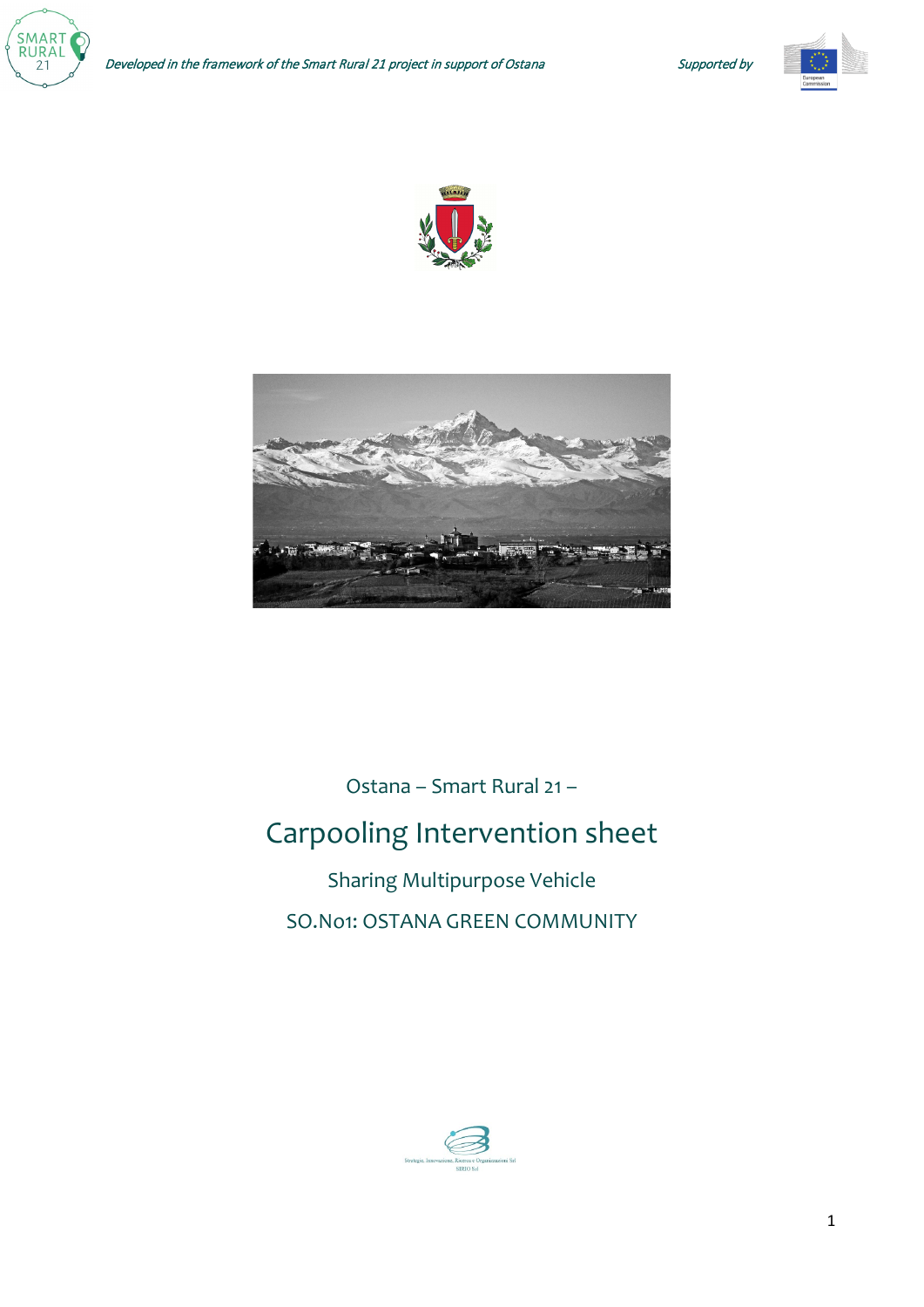



## **Subject:** Cargo Vehicle / persons shared not TPL purposes

# **Introduction**

The idea of carpooling emerged from the Ostana Council and a group of inhabitants particularly sensitive to environmental issues, who succeeded in involving the local community through specific actions during the past years.

The action promotes clean energy for transportation and the reduction of fossil energy consumption for the local community and for tourists, in order to protect the environment, main asset of the village, but also to attract a more aware kind of tourism, to provide a service to enterprises.

The main challenge it aims to address is eliminating or reducing significantly private transportation and carbon emission.

Ostana is evaluating the shifting from private to public mobility through the analysis of data and different hypotheses.

#### **Expected results**

Decreasing of circulating vehicles, decrease of polluting emissions

#### Innovation potential

The Ostana municipality thinks of the carpooling action as one of the pillars of its smart strategy, something that has to become a model in the Alpine region.

**Technical Solution:** Light transport vehicle in variable combi configuration, with capacity up to 7-9 passengers and up to 700KG (for example Nissan Evolia or similar)

**Vehicle purchase and management solution:** long-term rental that includes basic insurance and maintenance

**Management solution:** platform for the management of booking, payment and vehicle monitoring (using applications already on the market and which can be integrated with those for e-bikes)

**Owner:** subject who signs the long-term rental contract, it can be the local administration that gives it in management, through the platform, to a local subject, which can be either from the third sector or a private person, according to an agreement of price transparency, responsibility for managing and maintaining documentation and separation of financial flows from their activities. Obviously it can also provide the place for parking and shelter of the vehicle. Alternatively, the vehicle can be made available by a person operating in the mobility sector, for public transport, the rental of vehicles, also in sharing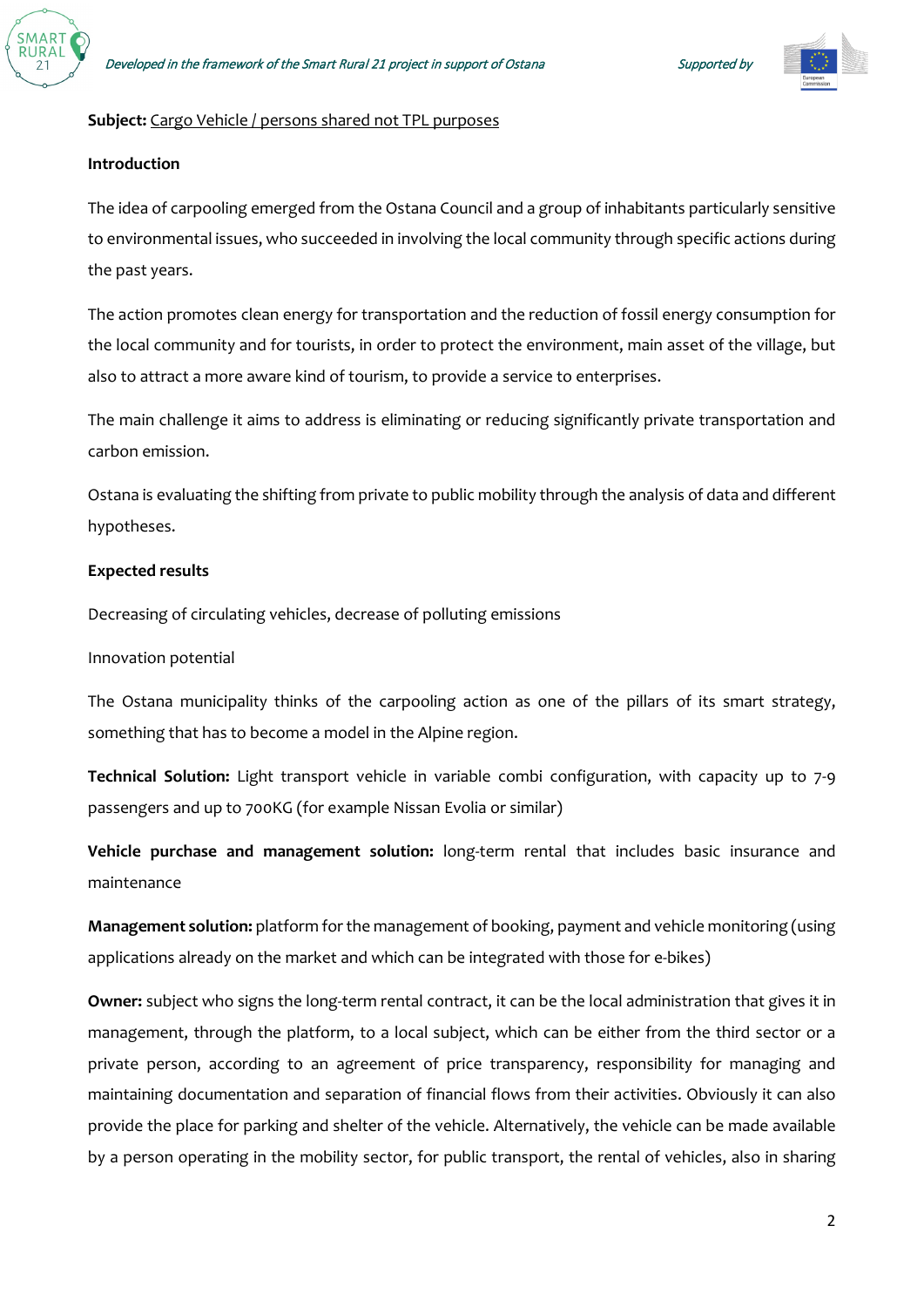

mode, which can directly organize the service on the territory after defining the conditions in accordance with the local administration.

# **Complementary services:**

To complete the service, the manager must provide for the activation of the following services:

- driver insurance: while the general insurance of the vehicle, not being intended for TPL or transport with driver, covers passengers, things, etc., it is advisable, if not necessary, to also provide insurance for those who will rent the vehicle. Cost that obviously must be added to the applied rate

- characterization of the vehicle: it is necessary to provide for the preparation of some stickers, for example, to identify the vehicle well with the initiative

- communication: together with the platform for access to the service, it is necessary to provide a permanent communication action, integrated with the current channels of promotion and management of the territory (municipality, common union, etc.) to spread the presence of the service

- consultancy for the management and processing of user data: since it is necessary to collect the data of those who will use the service, it is necessary to manage the data pursuant to the GDPR and keep the information according to the scheduled times

# **Type of users and pricing:**

Three main types of users can be identified:

a) Commercial or fixed local operators: all economic activities that intend not to have their own professional means but to use the shared one

b) Residents (representatives of economic activities or not): occasional rentals that allow residents to either not have their own vehicle or manage special transport needs

c) Vacationers and other subjects: occasional rentals for specific needs that allow or manage specific transport needs or reduce access to third party vehicles (guests or part of the family unit that can access the area via medium-long distance public transport)

Obviously, the rental times can be different: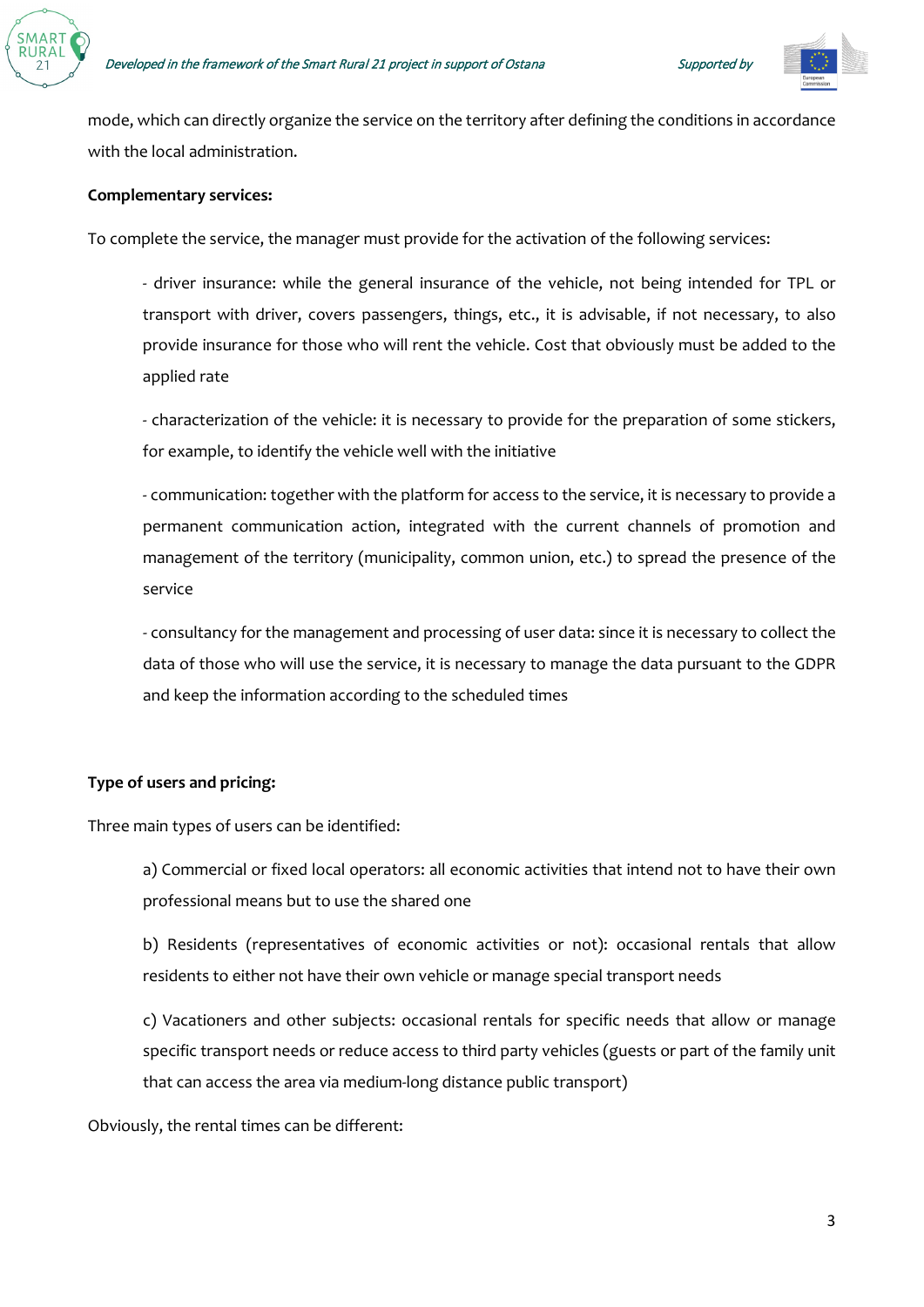



a) preliminary, fixed booking, possibly for a fixed duration and day. Even of medium-long duration (up to 4-8 hours)

b) reservation scheduled for a limited duration (max 4 hours)

c) short-term booking for very limited durations (max 2 hours normally)

The rates must also be increasing, and integrate the driver insurance package as an add-on

Some criteria are proposed for the evaluation and then the calculation of the rate.

Given the advantages that are brought to economic operators of managing mobility needs as a costservice, without specific investments and capitalizations, it would be advisable for the cost of the longterm rental of the vehicle to be covered by an adequate proportional division of use by the users a).

The revenues deriving from users b) and c), being more random, should operate to cover complementary costs, but until there is an experience in this regard, which will depend above all on the contents and pervasiveness of the communication, it can be suggested that initially everything falls within the tariff for users a). Subsequently, a discount may be granted to the latter in relation to the income deriving from users b) and c).

## **Funds that can be activated**

Given that public grants can only be disbursed for investments or the purchase of assets, therefore capitalization, and not of services, such as long-term rental, at the moment there are no active instruments of the Piedmont Region.

To get contributions for the management of services, the only way is to finance experimental or development projects, such as Interregs or those managed by the General Directions, in support of the start-up and promotion phases.

The issue of donations by private entities which can always be activated is different, or the activation of the service by a private operator, as described above, which in agreement with the administration activates a sharing service to fixed stall.

## **Purchases of services provided:**

- Vehicle
- Platform for sharing
- Supplementary insurance